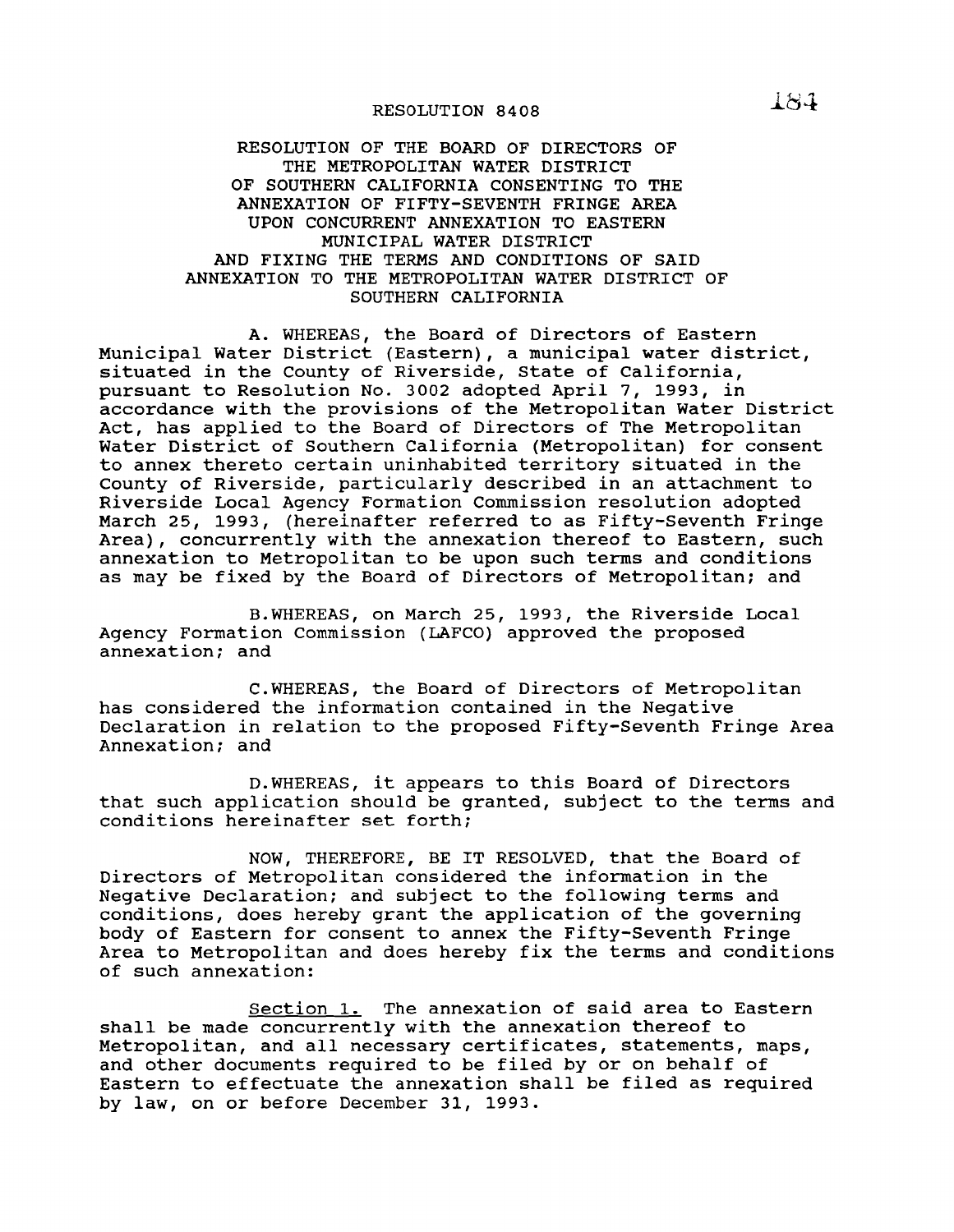Section 2. Prior to filing a request for a certificate of completion of the annexation proceedings with the Riverside Local Agency Formation Commission, Eastern shall, by June 30, 1993, pay to Metropolitan, in cash, the sum of \$189.343.04 and provide written acknowledgment from LAFCO that adequate documentation has been submitted to record the certificate of completion. If the payment and acknowledgment are provided after June 30, 1993, but prior to December 31, 1993, the sum shall be \$485,879.32.

## section 3.

 $\omega_{\rm c} = -4$ 

a.Metropolitan shall be under no obligation to provide, construct, operate, or maintain feeder pipelines structures, connections, and other facilities required for the delivery of water to said area from works owned or operated by Metropolitan.

b.Eastern shall not be entitled to demand that Metropolitan deliver water to Eastern for use, directly or indirectly, within said area, any Metropolitan water, except for domestic or municipal use therein.

c.The delivery of all water by Metropolitan, regardless of the nature of time or use of such water, shall be subject to regulations promulgated from time to time by Metropolitan.

d.Except upon the terms and conditions specifically approved by the Board of Directors of Metropolitan, water sold and delivered by Metropolitan shall not be used in any manner which intentionally or avoidably results in the direct or indirect benefit of areas outside Metropolitan, including use of such water outside Metropolitan or use thereof within Metropolitan in substitution for other water used outside Metropolitan.

E.BE IT FURTHER RESOLVED that the Executive Secretary be, and she hereby is, directed to transmit forthwith to the governing body of Eastern <sup>a</sup> certified copy of this resolution.